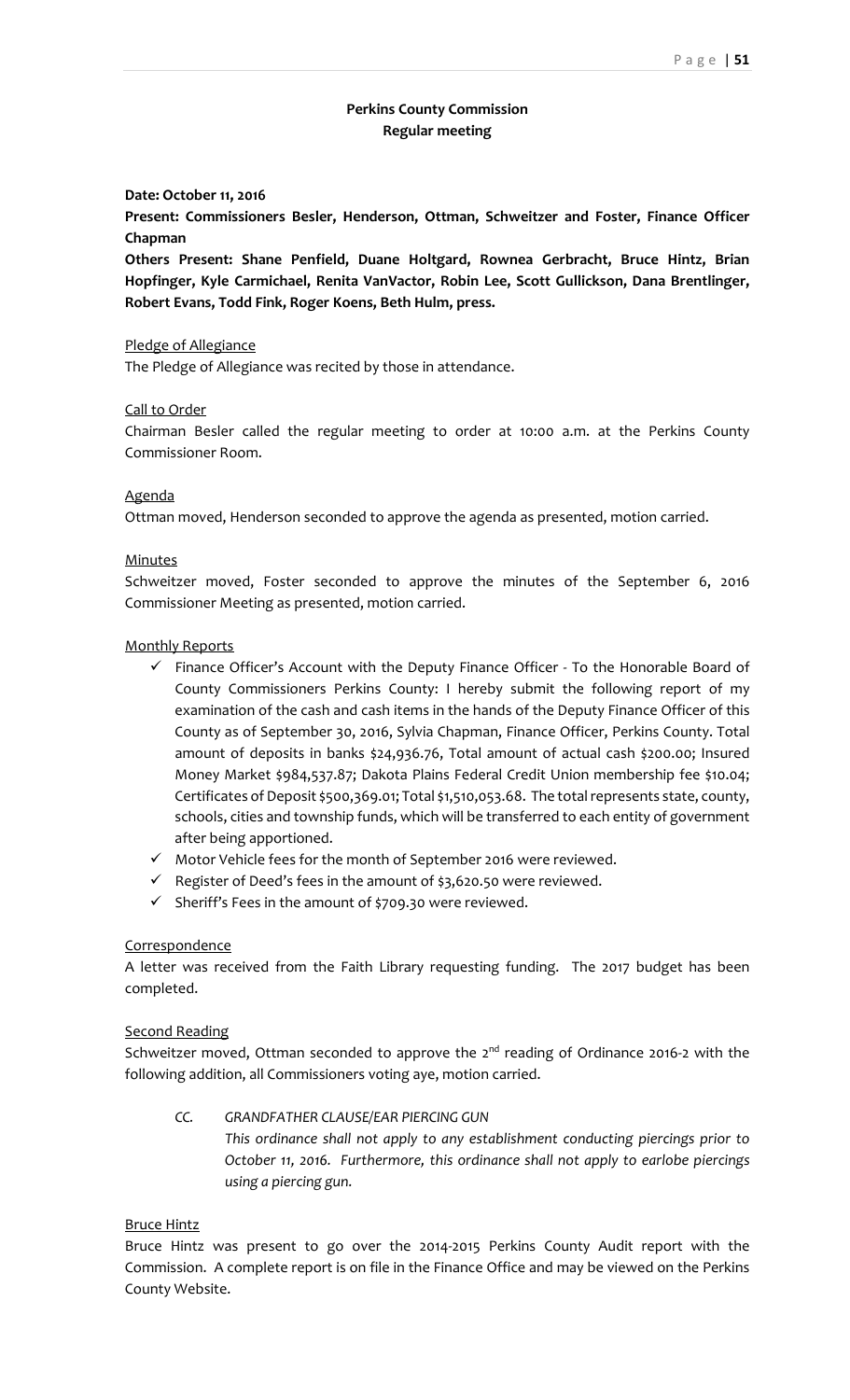Highway Superintendent

- MG06 ‐ Motor Grader is in need of repairs. There is also a mowing tractor that needs repairs.
- 10:30 5‐Year Highway Plan Hearing The SD DOT requires an updated 5‐Year Plan each year. Schweitzer moved, Ottman seconded to approve the 5‐Year Highway Plan, motion carried.
- $\triangleright$  Iron Planet Robin Lee was present to review with the Commission the process Iron Planet uses when hosting an auction on surplus equipment. They charge 8% commission and also have an inspection fee of approximately \$100. Henderson moved, Foster seconded to enter into a contract with Iron Planet to auction the surplus graders, motion carried.
- $\triangleright$  Motor Leasing
	- o Scott Gullickson from Butler Machine was present to review Loader Leases for Perkins County.
	- o Dana Brentlinger from RDO was present to review Loader Leases also. The leases would work the same as the Motor Graders.
	- o Finishing up graveling on the Zeona Road. They are continuing to finish up graveling and mowing throughout the County.
	- o Executive Session Foster moved, Ottman seconded to discuss the performance of a public employee under SDCL 1‐25‐2(1) at 11:13 a.m., motion carried. Chairman Besler declared the meeting out of executive session at 11:23 a.m.
	- o Foster moved, Schweitzer seconded to authorize Chairman Besler as signatory on the "An Agreement Providing a Loan to Perkins County, South Dakota, for a Federal Aid Eligible Project", motion carried.

# Liquor License Transfer Hearing

Foster moved, Ottman seconded to approve the Liquor License Transfer from Wirehair, LLC to Wirehair Inc, motion carried.

# Roger Koens – Johnson Controls

Roger Koens, from Johnson Controls was present to review the courthouse project. The Commission is not satisfied with the oil stains in the carpet and would like it to be replaced. Roger directed the Finance Officer to contact their local vendor and have the carpet replaced and have them send Johnson Controls the bill. Schweitzer moved, Foster seconded to authorize Chairman Besler as signatory on the Certificate of Final Completion, motion carried.

## Director of Equalization

- $\triangleright$  Rownea Gerbracht has tendered her letter of resignation effective October 25, 2016. BreAnn Nelson has also tendered her letter of resignation also effective October 25, 2016. Gerbracht offered to maintain the website for a minimal cost if needed. The website will be placed on the November meeting agenda.
- Foster moved, Henderson seconded to accept Rownea Gerbracht's resignation effective October 25, 2016, motion carried.
- $\triangleright$  Schweitzer moved, Ottman seconded to accept BreAnn Nelson's resignation effective October 25, 2016, motion carried.
- $\triangleright$  Schweitzer moved, Henderson seconded to appoint Jeanette Kruger's as temporary Director of Equalization at an hourly wage of \$18.89 per hour effective October 11, 2016, motion carried.
- $\triangleright$  The position of Director of Equalization and a Deputy II position will be advertised.

## November Meeting Date

Henderson moved, Schweitzer seconded to set November meeting date as November 9<sup>th</sup> at 9:00 a.m., motion carried.

## Railway Street Plat

Henderson moved, Foster seconded to approve the Plat for Railway Street, motion carried.

Refund Policy